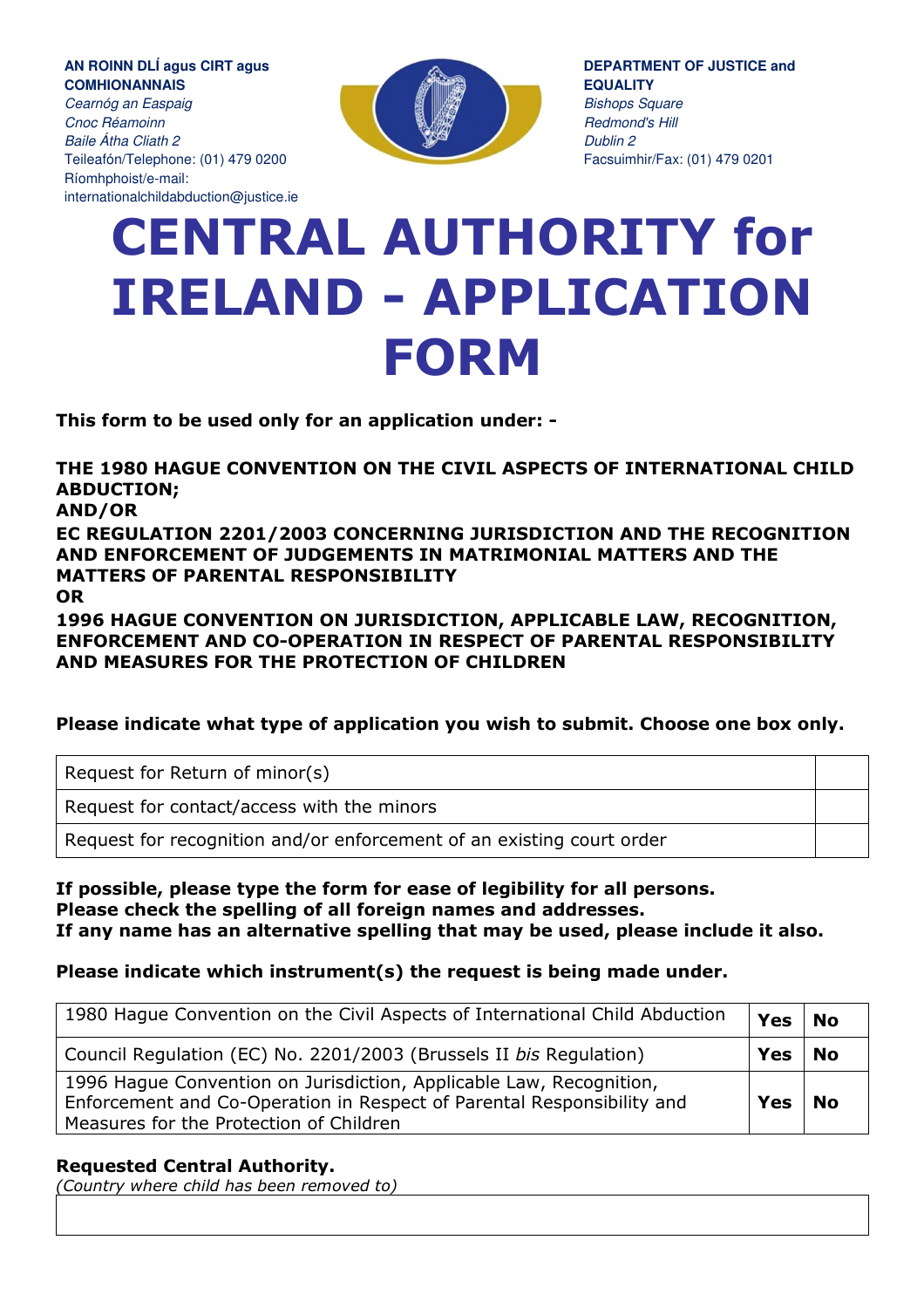## Details of Minors

### Minor 1

| Surname:                                                               |      |        |
|------------------------------------------------------------------------|------|--------|
| First Name:                                                            |      |        |
| Name Minor Usually Known by:                                           |      |        |
| Date Of Birth:                                                         |      |        |
| Date Minor Will Attain the Age of 16:                                  |      |        |
| Gender (Please Choose one Box):                                        | Male | Female |
| Country of Habitual Residence Before<br>Improper Removal or Retention: |      |        |
| Address Before Improper Removal or<br>Retention:                       |      |        |
| Nationality:                                                           |      |        |
| Passport No.:                                                          |      |        |
| Identity Card No.:                                                     |      |        |
| Give a Description of the Minor:                                       |      |        |

#### Minor 2

| Surname:                                                               |      |        |
|------------------------------------------------------------------------|------|--------|
| First Name:                                                            |      |        |
| Name Minor Usually Known by:                                           |      |        |
| Date Of Birth:                                                         |      |        |
| Date Minor Will Attain the Age of 16:                                  |      |        |
| Gender (Please Choose one Box):                                        | Male | Female |
| Country of Habitual Residence Before<br>Improper Removal or Retention: |      |        |
| Address Before Improper Removal or<br>Retention:                       |      |        |
| Nationality:                                                           |      |        |
| Passport No.:                                                          |      |        |
| Identity Card No.:                                                     |      |        |
| Give a Description of the Minor:                                       |      |        |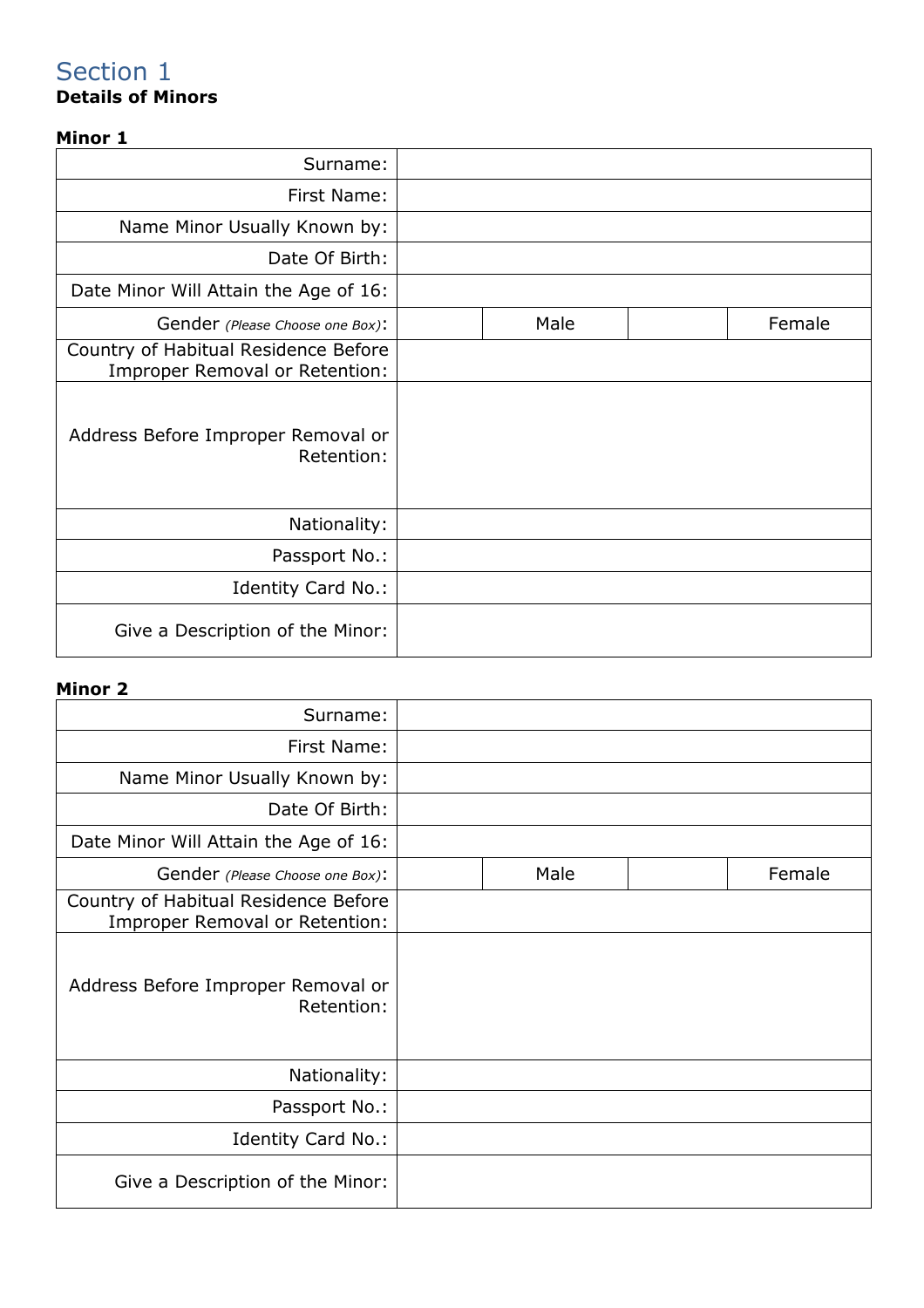#### Minor 3

| Surname:                                                               |      |        |
|------------------------------------------------------------------------|------|--------|
| First Name:                                                            |      |        |
| Name Minor Usually Known by:                                           |      |        |
| Date Of Birth:                                                         |      |        |
| Date Minor Will Attain the Age of 16:                                  |      |        |
| Gender (Please Choose one Box):                                        | Male | Female |
| Country of Habitual Residence Before<br>Improper Removal or Retention: |      |        |
| Address Before Improper Removal or<br>Retention:                       |      |        |
| Nationality:                                                           |      |        |
| Passport No.:                                                          |      |        |
| Identity Card No.:                                                     |      |        |
| Give a Description of the Minor:                                       |      |        |

#### Minor 4

| Surname:                                                               |      |        |
|------------------------------------------------------------------------|------|--------|
| First Name:                                                            |      |        |
| Name Minor Usually Known by:                                           |      |        |
| Date Of Birth:                                                         |      |        |
| Date Minor Will Attain the Age of 16:                                  |      |        |
| Gender (Please Choose one Box):                                        | Male | Female |
| Country of Habitual Residence Before<br>Improper Removal or Retention: |      |        |
| Address Before Improper Removal or<br>Retention:                       |      |        |
| Nationality:                                                           |      |        |
| Passport No.:                                                          |      |        |
| Identity Card No.:                                                     |      |        |
| Give a Description of the Minor:                                       |      |        |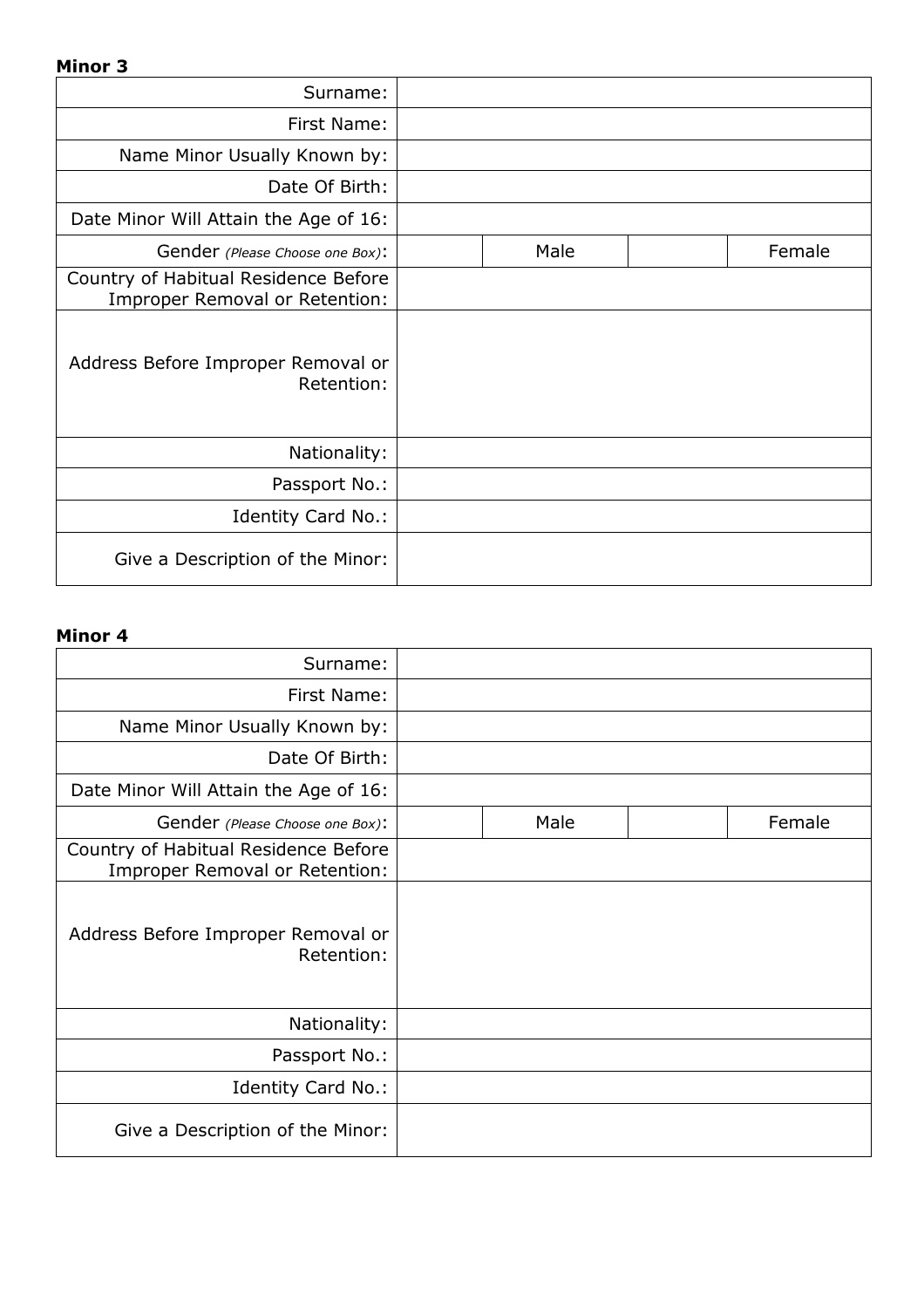#### Details of Parents Parent 1

| r ul Cill 1                                                           |      |      |    |        |
|-----------------------------------------------------------------------|------|------|----|--------|
| Surname:                                                              |      |      |    |        |
| First Name:                                                           |      |      |    |        |
| Name Parent is Usually Known by:                                      |      |      |    |        |
| Date of Birth:                                                        |      |      |    |        |
| Country of Birth:                                                     |      |      |    |        |
| Nationality:                                                          |      |      |    |        |
| Gender (Please Choose one Box):                                       |      | Male |    | Female |
| Country of Habitual Residence:                                        |      |      |    |        |
| Dates of Habitual Residence:<br>(Length of Time in the Above Country) | From |      | To |        |
| Address where Parent Normally Resides:                                |      |      |    |        |
| Passport No.:                                                         |      |      |    |        |
| Identity Card No.:                                                    |      |      |    |        |
| Occupation:                                                           |      |      |    |        |
| Relationship to Minor:                                                |      |      |    |        |

#### Parent 2

| Surname:                                                              |      |      |    |        |
|-----------------------------------------------------------------------|------|------|----|--------|
| First Name:                                                           |      |      |    |        |
| Name Parent is Usually Known by:                                      |      |      |    |        |
| Date of Birth:                                                        |      |      |    |        |
| Country of Birth:                                                     |      |      |    |        |
| Nationality:                                                          |      |      |    |        |
| Gender (Please Choose one Box):                                       |      | Male |    | Female |
| Country of Habitual Residence:                                        |      |      |    |        |
| Dates of Habitual Residence:<br>(Length of Time in the Above Country) | From |      | To |        |
|                                                                       |      |      |    |        |
| Address where Parent Normally Resides:                                |      |      |    |        |
| Passport No.:                                                         |      |      |    |        |
| Identity Card No.:                                                    |      |      |    |        |
| Occupation:                                                           |      |      |    |        |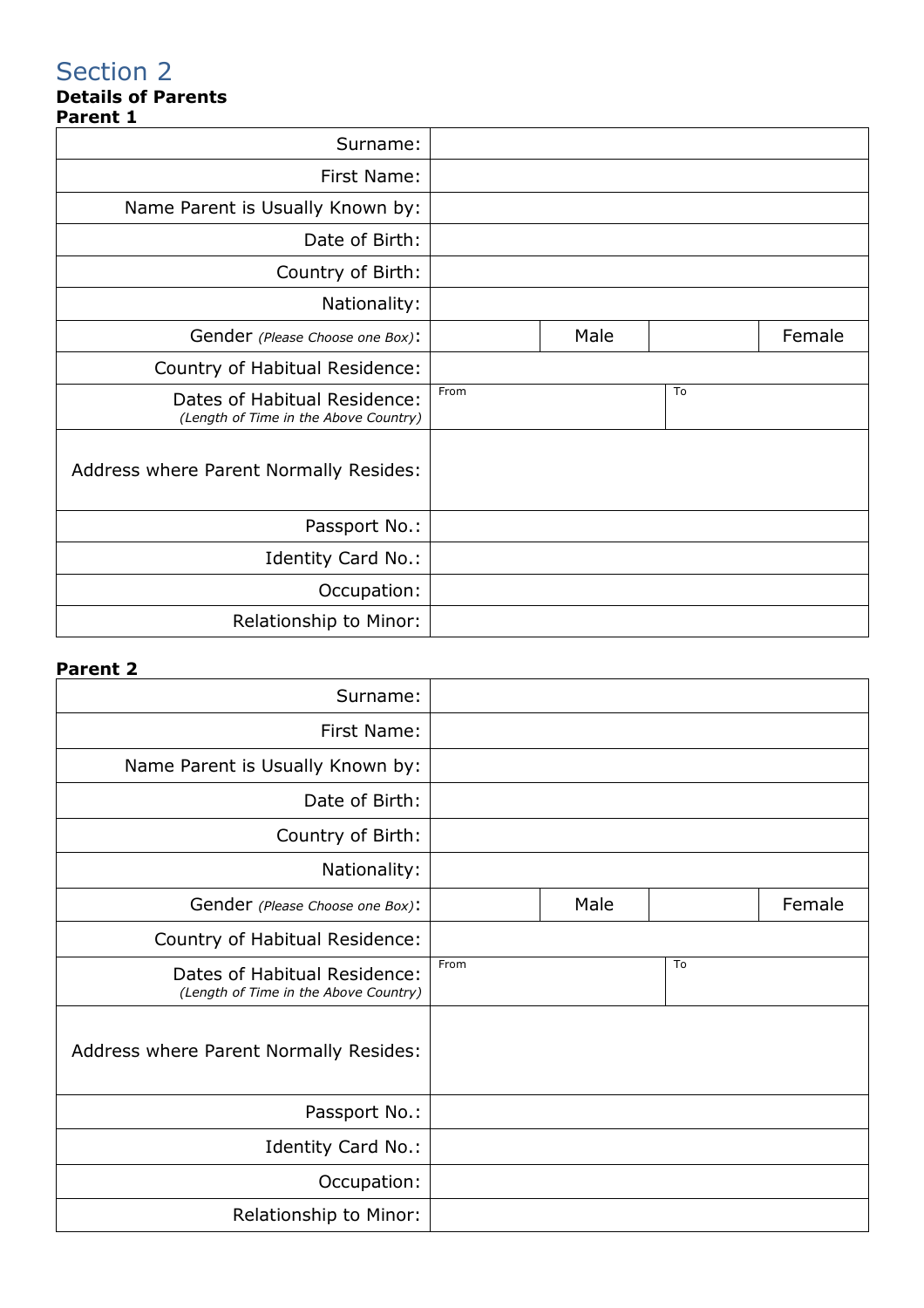## Guardianship Rights

(i) Please clearly indicate the **legal basis** for your application. You may wish to seek legal advice from a suitably qualified solicitor in this regard.

Please specify the manner in which you obtained guardianship rights in respect of the minor(s) the subject of this application:

(ii) Please provide details of any court orders that have been made regarding guardianship, custody or access to the minor(s) subject to this application:

(iii) Please provide information concerning any court proceedings that are pending or have been initiated regarding guardianship, custody or access to the minor(s) subject to this application: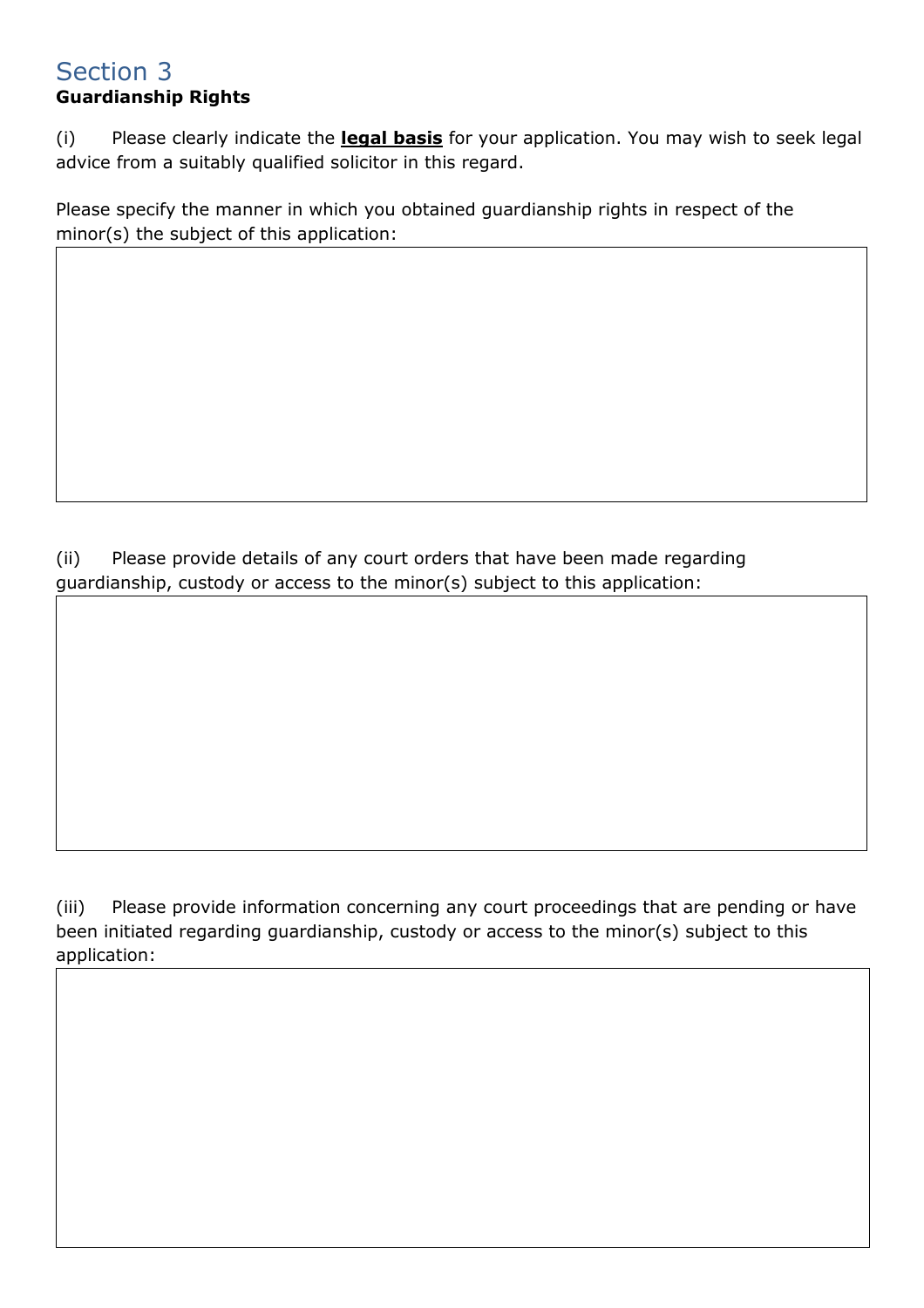## Section 4 Marriage and/or Divorce

| Date and Place of Marriage (if applicable):                                                                        |  |
|--------------------------------------------------------------------------------------------------------------------|--|
| Date and Place of Divorce (if applicable):                                                                         |  |
| Date and Place of Civil Partnership or Other<br>Same Sex Registered Partnership (if applicable):                   |  |
| Date and Place of Dissolution of Civil<br>Partnership or Other Same Sex Registered<br>Partnership (if applicable): |  |

## Section 5

## Details of Requesting Person

(i) Requesting Person

| Surname:                                     |
|----------------------------------------------|
| First Name:                                  |
| Name Requester is Usually Known by:          |
| Date of Birth:                               |
| Country of Birth:                            |
| Relationship to Minor(s):                    |
| Address where Requester Normally<br>Resides: |
| Telephone No.:                               |
| Email Address:                               |

(ii) Details of Solicitor (if any). Only provide details if you are instructing one in relation to this application.

| Name of Solicitor:                 |  |
|------------------------------------|--|
| <b>Address of Solicitor:</b>       |  |
| Telephone No. of Solicitor:        |  |
| <b>Email address of Solicitor:</b> |  |

(iii) Please indicate whether you would prefer the Central Authority to contact you or your Solicitor.

| Correspond With Me | Correspond with My Solicitor |  |
|--------------------|------------------------------|--|
|                    |                              |  |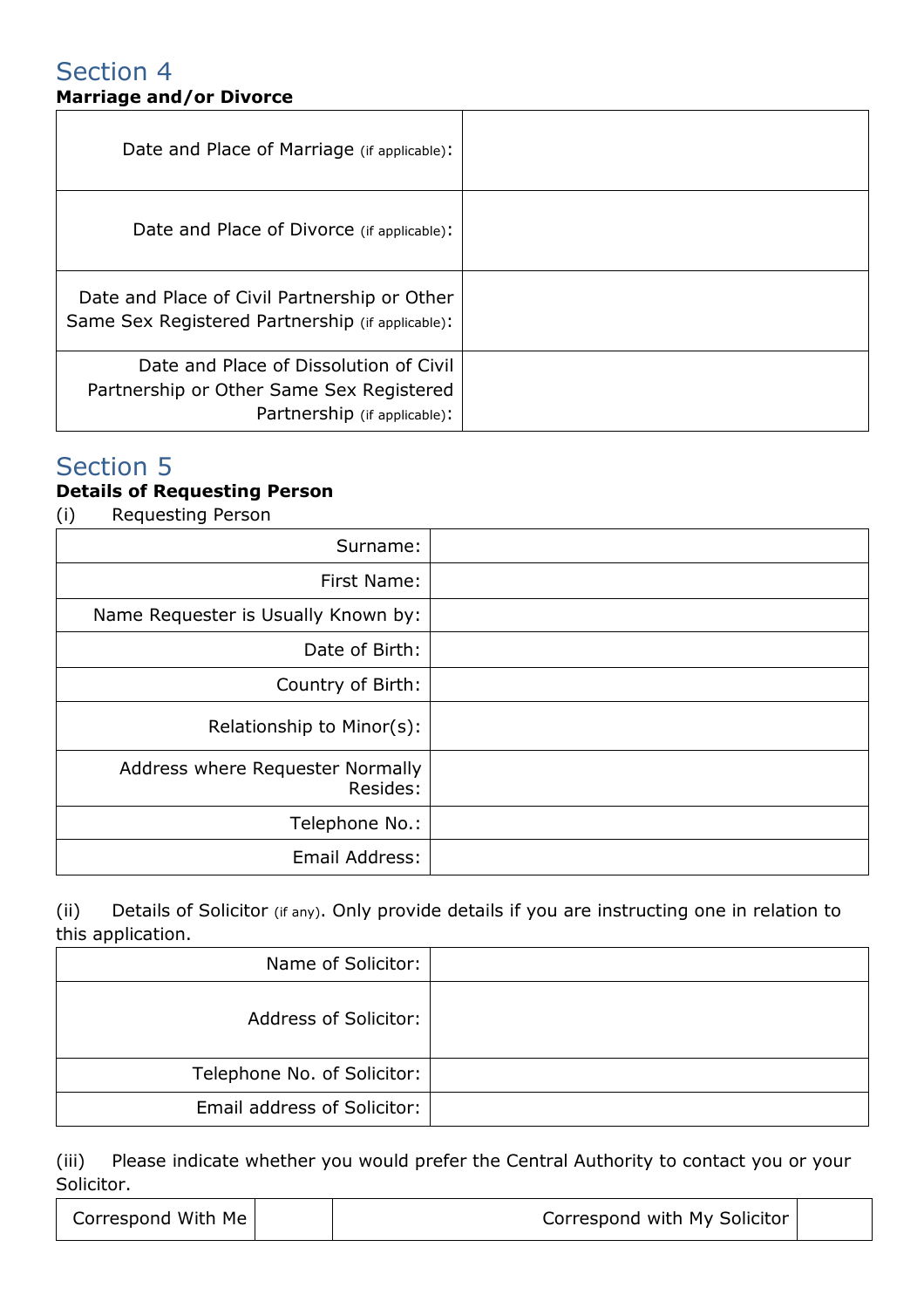#### Details of Person Alleged to Have Removed/Retained/Prevented Contact with Minor(s)

(i) Alleged Abductor

| Surname:                                            |
|-----------------------------------------------------|
| First Name:                                         |
| Name Alleged Abductor is Usually Known<br>by:       |
| Date of Birth:                                      |
| Country of Birth:                                   |
| Relationship to Minor(s):                           |
| Address where Alleged Abductor<br>Normally Resides: |

(ii) Current location where the minor(s) is/are believed to be residing.

(iii) Details of any other persons who might be able to supply additional information relating to the location of the minor(s).

(iv) Details of the circumstances of the improper removal/retention – date, time, place. (Provide as much details as possible)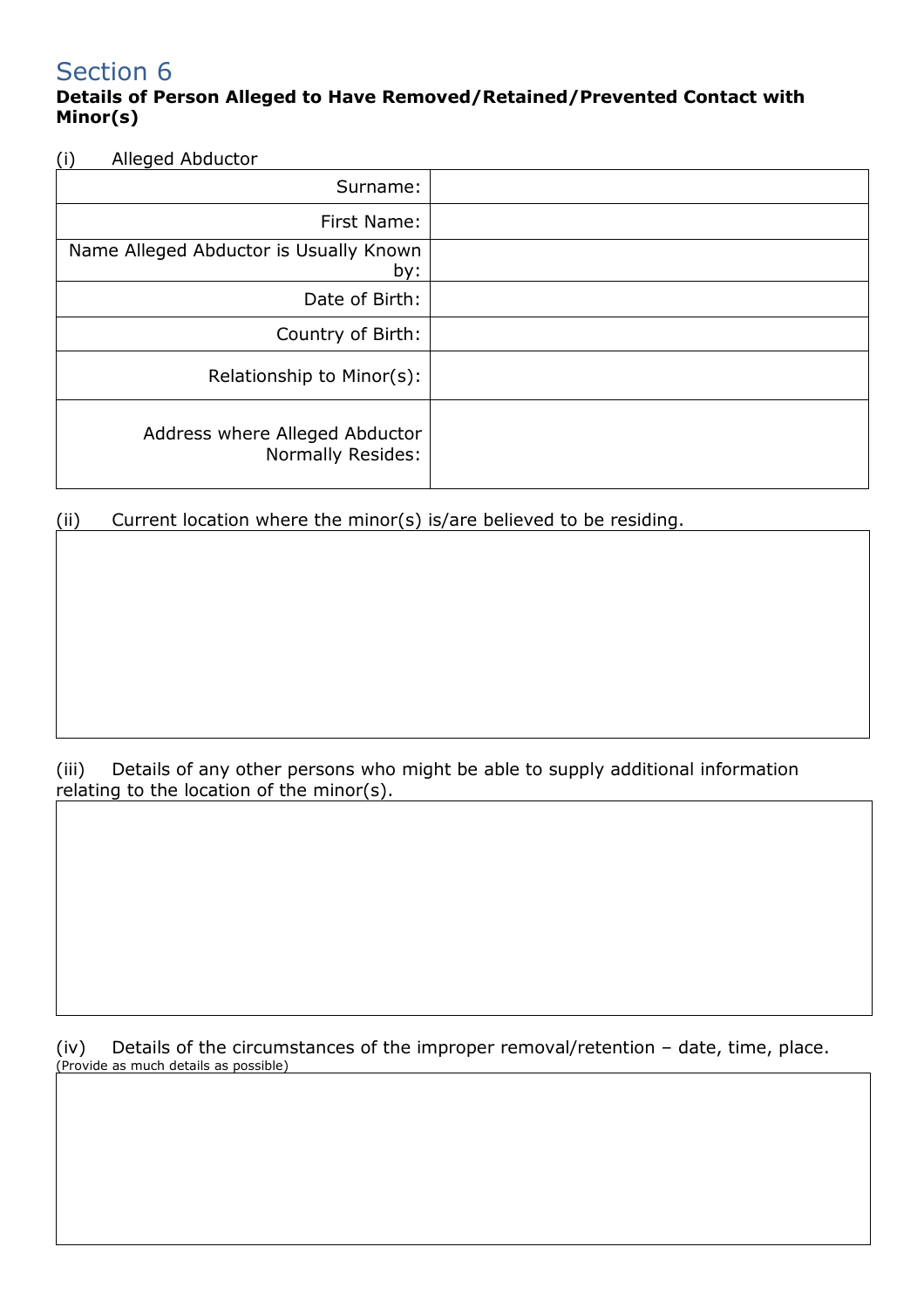Continued;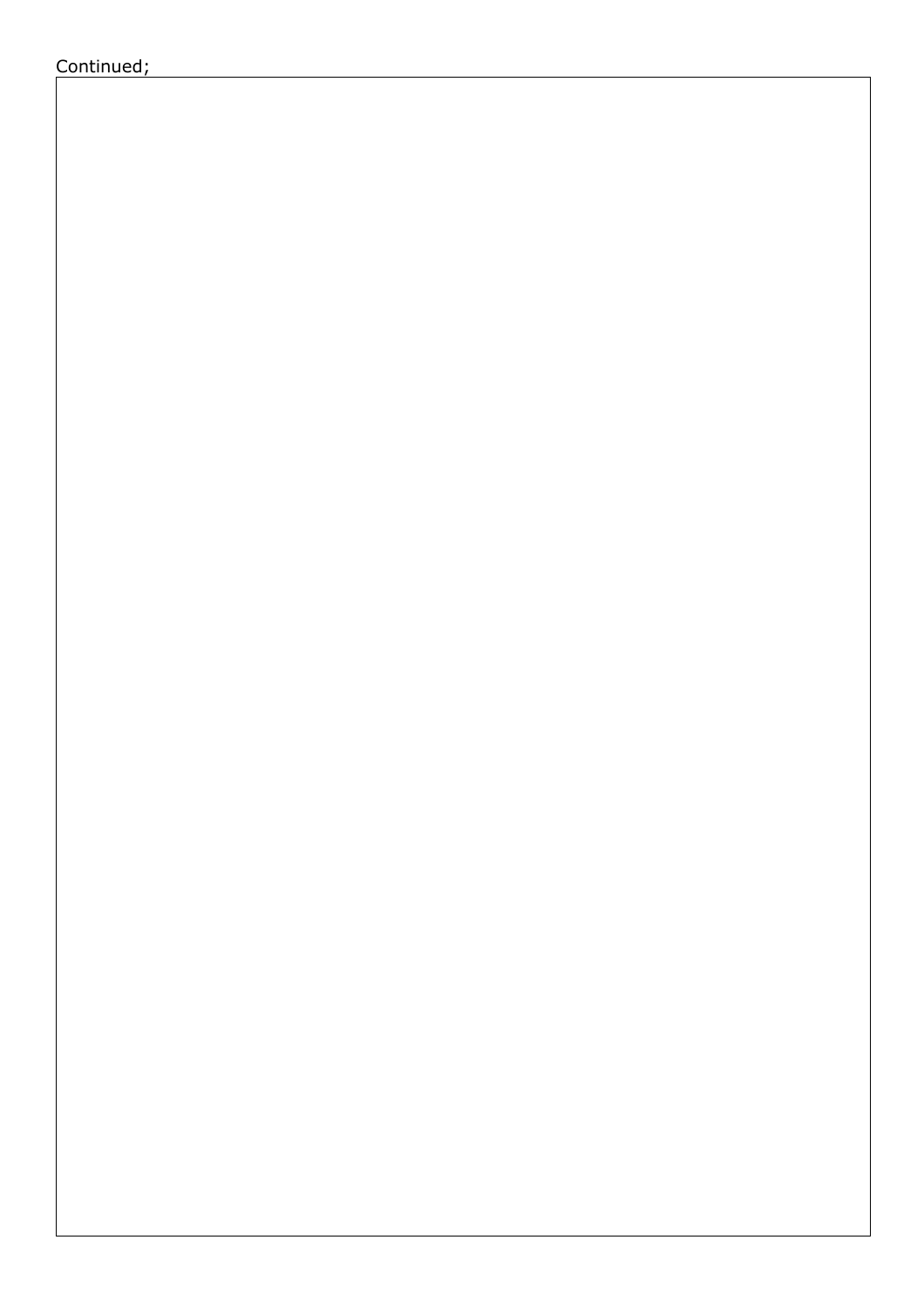## Return Arrangements for Minor(s)

(i) If the application is for return of (a) minor(s), please indicate whether/not you are prepared to travel to the country that the minor(s) has/have been taken to for Court proceedings if necessary.

| Yes I am able to travel | No I cannot travel |
|-------------------------|--------------------|
|-------------------------|--------------------|

(ii) If a return order is granted in favour of the applicant, please indicate if you can travel to the country that the minor(s) have been taken to, to collect the minor(s).

| Yes I am able to travel |  | No I cannot travel |  |
|-------------------------|--|--------------------|--|
|-------------------------|--|--------------------|--|

(iii) If you are unable to travel and wish to send a representative on your behalf, please give their details.

| Surname:                                    |  |
|---------------------------------------------|--|
| First Name:                                 |  |
| Name Representative is Usually Known<br>by: |  |
| Date of Birth:                              |  |
| Relationship to Minor(s):                   |  |
| Telephone No.:                              |  |
| Email Address:                              |  |

# Section 8

#### Amicable Resolution of the Issues

(i) Have you the applicant and the respondent engaged in any form of mediation to try and resolve the issues?

Yes No

If yes, please give details: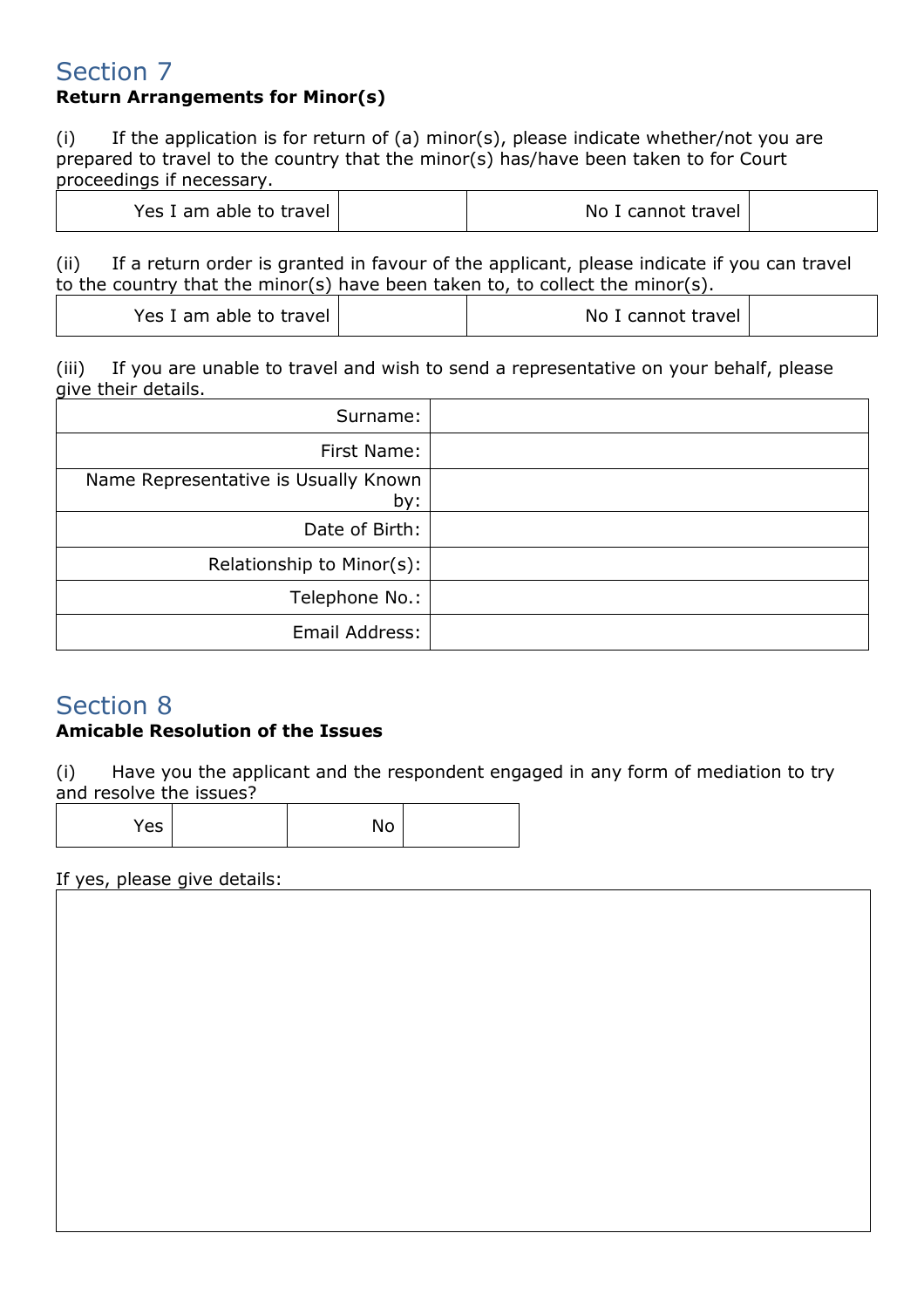## Request for Contact/Access with the Minor(s)

This section should only be completed if an application for contact/access with minor(s) is being submitted or an application for recognition/enforcement of an existing order is being made.

(i) Please outline the circumstances preventing you the applicant from exercising your rights of contact with the minor(s).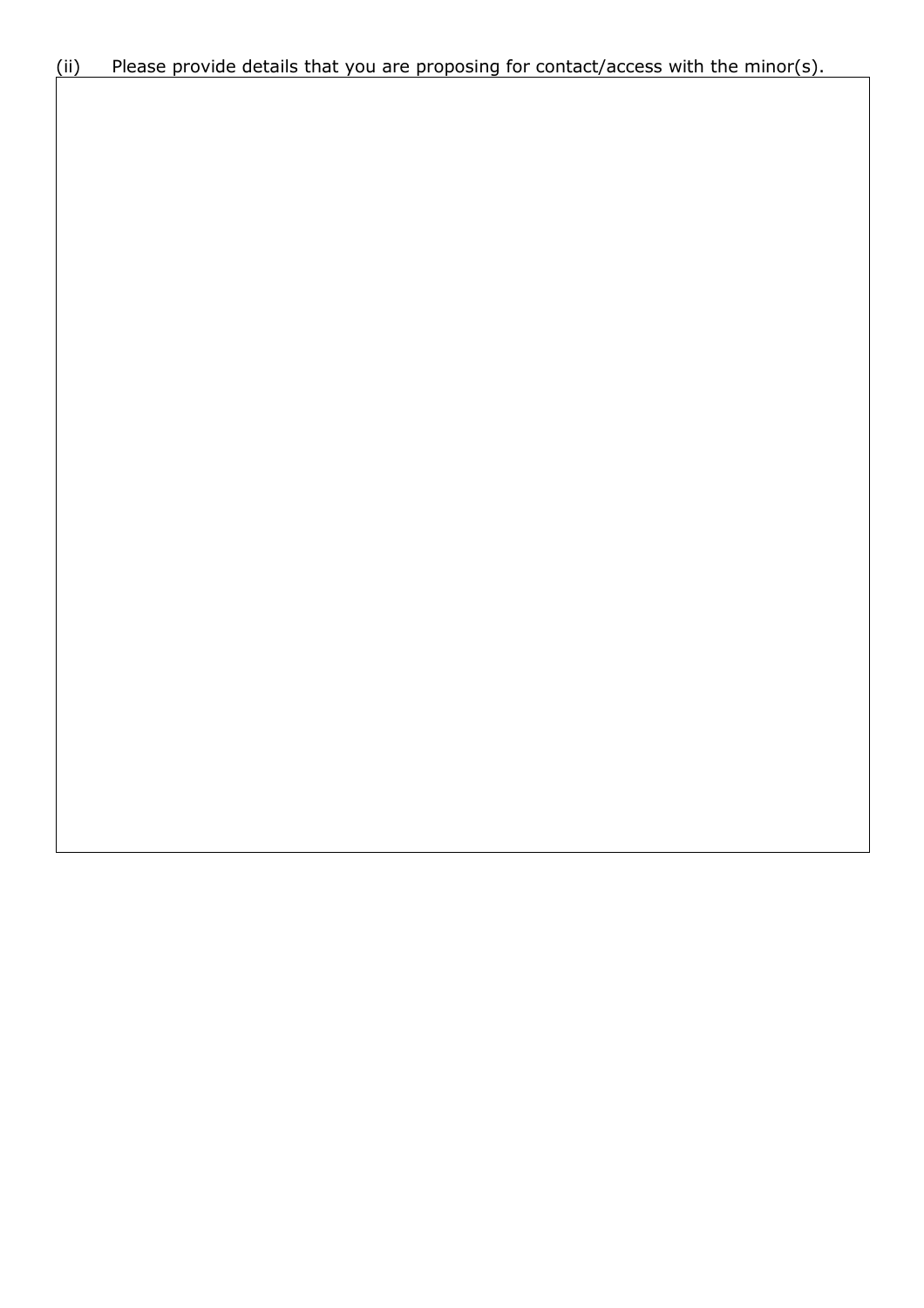### Request for Recognition/Enforcement of an order.

This section should only be completed if you the applicant are seeking to have an existing order recognised/enforced.

(i) Please outline the circumstances to the making of the order.

(ii) Please outline the reasons for seeking recognition/enforcement of the order.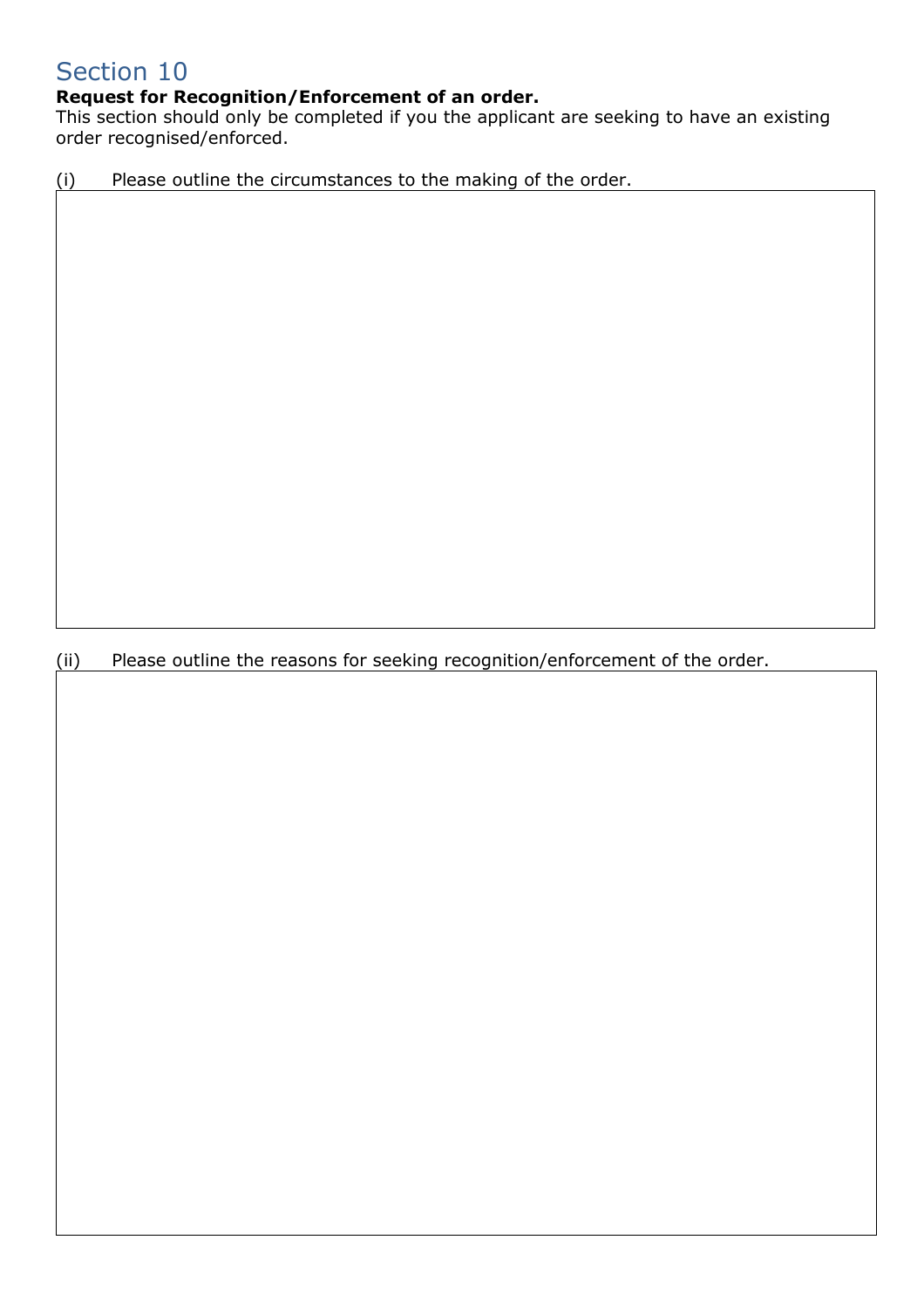## Court Proceeding in Process or that have Concluded.

Please give details of any Court proceedings that have concluded or are in process such as the outcome, reasons for same, type of order made, country proceedings were held in.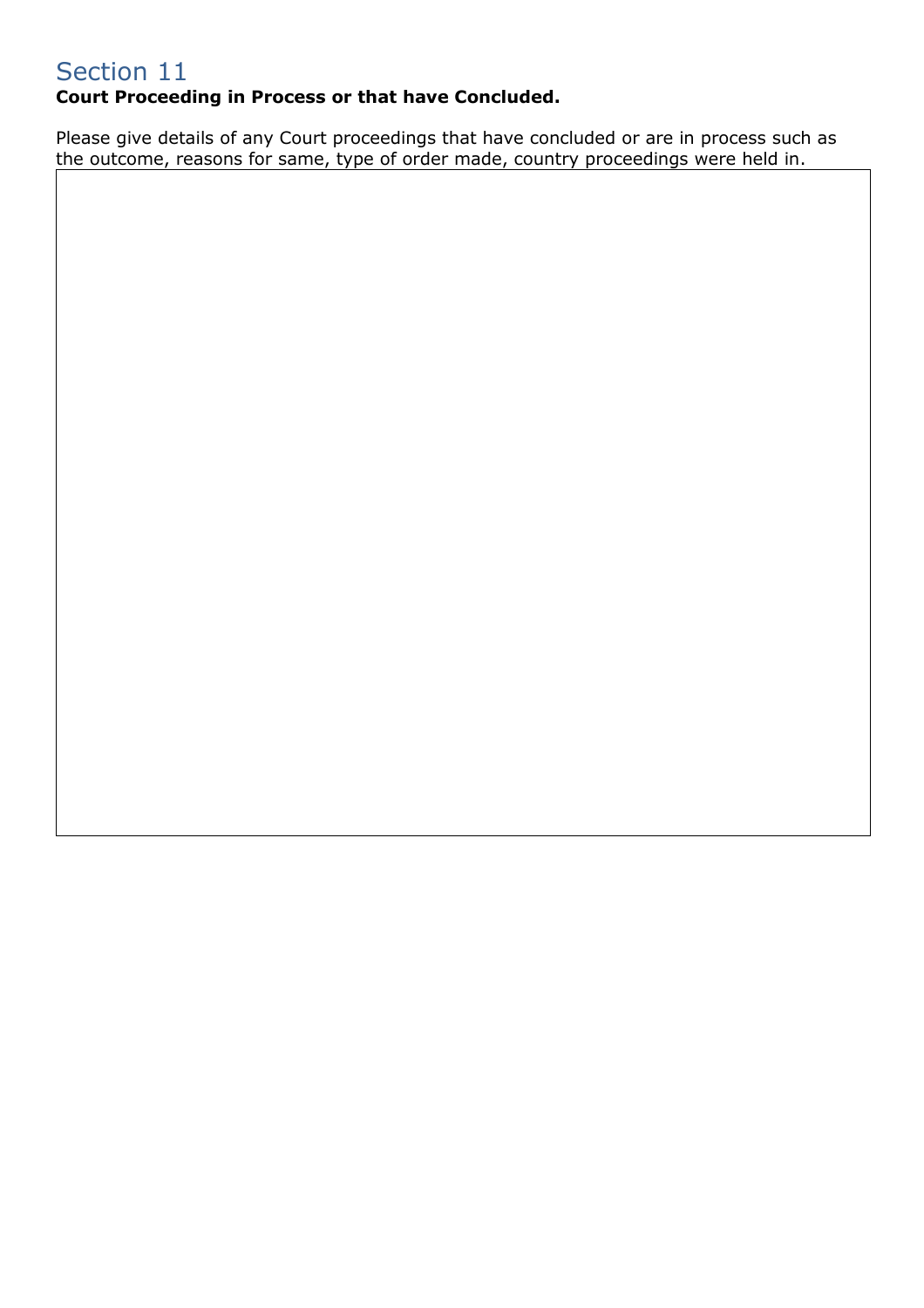## Supporting Documents.

Please provide clear copies of all supporting documents and items listed below which are relevant to your application

Please indicate | Original / Copy | and | Yes / No / N/A |

| Birth Certificate(s)                                                             | Original | Copy | Yes        | <b>No</b> |     |
|----------------------------------------------------------------------------------|----------|------|------------|-----------|-----|
| Marriage Certificate                                                             | Original | Copy | <b>Yes</b> | <b>No</b> | N/A |
| Divorce Decree                                                                   | Original | Copy | <b>Yes</b> | No        | N/A |
| Court Order for Guardianship                                                     | Original | Copy | Yes        | <b>No</b> | N/A |
| Court Order for Custody                                                          | Original | Copy | Yes        | <b>No</b> | N/A |
| <b>Court Order for Access</b>                                                    | Original | Copy | Yes        | <b>No</b> | N/A |
| Passport                                                                         |          |      | <b>Yes</b> | <b>No</b> |     |
| Valid Registration Certificate (GNIB Card)                                       |          |      | Yes        | No        |     |
| Reported Abduction to Your Local Garda<br><b>Station</b>                         |          |      | Yes        | <b>No</b> |     |
| Photograph of Person Alleged to Have<br>Improperly Removed/Retained the Minor(s) |          |      | <b>Yes</b> | <b>No</b> |     |
| Photograph(s) of Minor(s)                                                        |          |      | Yes        | No        |     |
| Signed Power of Attorney form. (Next Page)                                       |          |      | Yes        | No        |     |

Signature of Applicant: - \_\_\_\_\_\_\_\_\_\_\_\_\_\_\_\_\_\_\_\_\_\_\_\_\_\_\_\_\_\_\_\_\_\_\_\_\_\_

Full Name of Applicant: - \_\_\_\_\_\_\_\_\_\_\_\_\_\_\_\_\_\_\_\_\_\_\_\_\_\_\_\_\_\_\_\_\_\_\_\_\_\_

Date: - \_\_\_\_\_/\_\_\_\_\_/\_\_\_\_\_\_\_\_\_\_\_\_